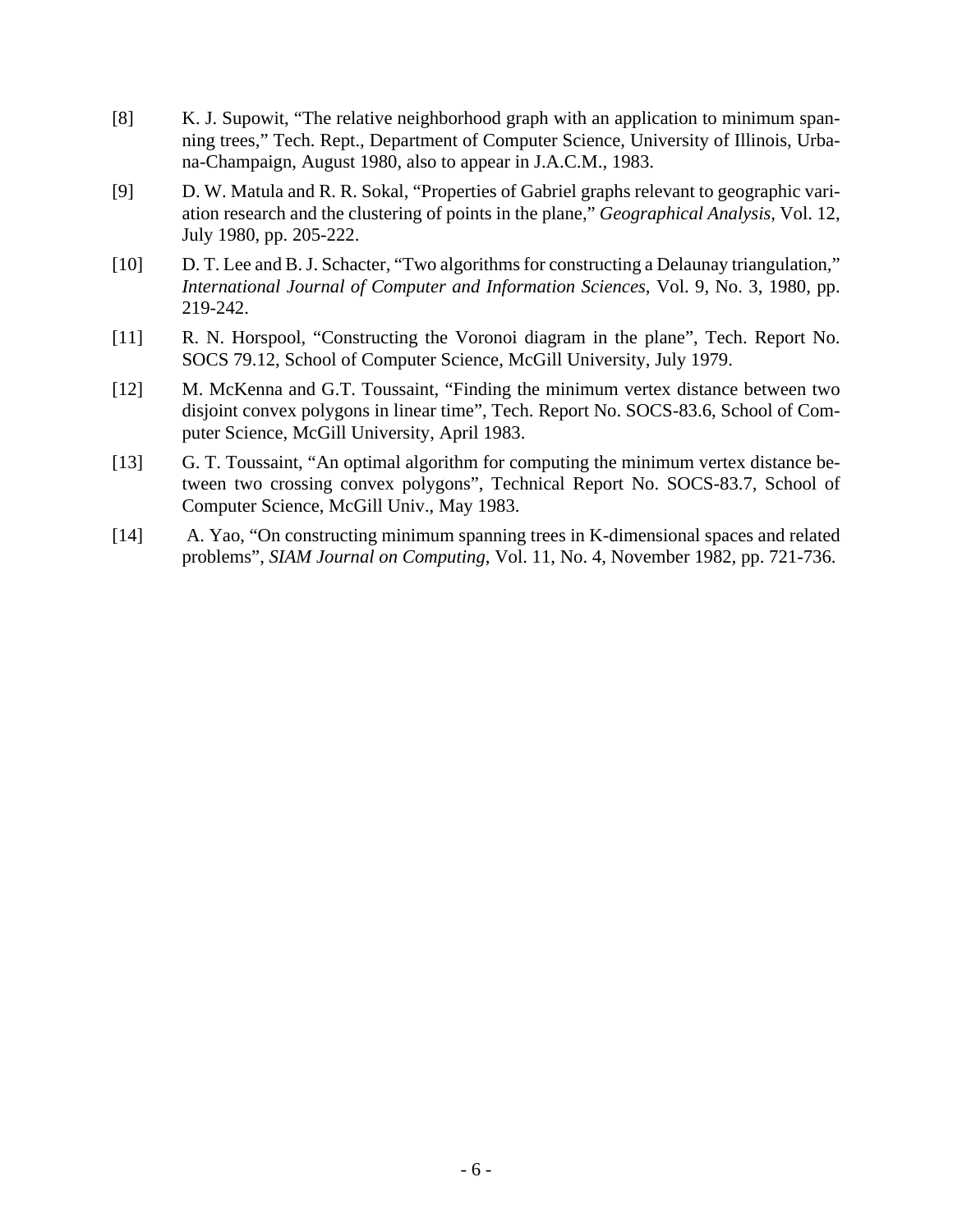Amdahl V-7 computer using a FORTRAN-G1 compiler. The Gabriel graph of the set  $S_1 \cup S_2$  was constructed by first constructing the Voronoi diagram of  $S_1 \cup S_2$  using the computer program developed by Horspool [11]. As the results show, the brute-force method is efficient for small values of *n*, but for other values of *n*, MIN is far superior to the brute-force method.

## **6. Concluding Remarks**

In this paper we have shown that the minimum distance between two finite planar sets of points can be computed in O(*n* log *n*) worst-case running time and that this is optimal to within a constant factor. Furthermore when the sets form a convex polygon this complexity can be reduced to  $O(n)$ . We have also discussed the relation between the set-distance problem and the closest-pair problem. A generalization of the set-distance problem is what might be termed the *k-color distance* problem: given a planar set of *n* points colored arbitrarily with k colors find the closest pair of points of different color. When  $k = 1$  this problem reduces to the closest-pair problem. When  $k = 2$ it reduces to the minimum set-distance problem. Note that when  $k = 3$ , the closest pair of points of two *specified* colors need not correspond to an edge of the MST of *S*, where  $S = S_1 \cup S_2 \cup S_3$ .

A more difficult problem for the case of convex polygons calls for finding the closest pair of vertices  $p_i$ ,  $q_j$  between two convex polygons  $P = (p_1, p_2,..., p_n)$  and  $Q = (q_1, q_2,..., q_n)$ , where,  $p_i \in$ *P* and  $q_j \in \mathcal{Q}$ . Recently, O(*n*) algorithms have also been discovered for this problem [12], [13].

One open problem concerns the case of higher dimensions. Can we obtain O(*n* log *n*) algorithms for finding  $d_{min}(S_1, S_2)$  in any fixed dimension  $k > 2$ ? That we are not doomed to  $O(n^2)$ algorithms has been recently shown by Yao [14] for the restricted case of *widely separated sets S*<sup>1</sup> and *S*<sub>2</sub>, i.e., sets such that  $d_{min}(S_1, S_2) > n(diam(S_1) + diam(S_2))$ , where *diam* denotes diameter. Under this assumption Yao showed that  $d_{min}(S_1, S_2)$  may be computed in O((*n* log *n*)<sup>1.8</sup>) time when k=3.

### **7. References**

- [1] R. O. Duda and P. E. Hart, *Pattern Classification and Scene Analysis*, John Wiley, New York, 1973, p. 235.
- [2] D. Avis, "Lower bounds for geometric problems," *Proc. Allerton Conference*, Urbana, Illinois, October 1980.
- [3] M. I. Shamos, "Computational geometry," Ph.D. thesis, Yale University, 1978.
- [4] G. T. Toussaint, "Pattern recognition and geometrical complexity," *Proc. Fifth International Conference on Pattern Recognition*, Miami Beach, December 1980, pp. 1324- 1347.
- [5] M. I. Shamos, "Geometric complexity," *Proc. 7th ACM Symposium on the Theory of Computing*, May 1975, pp. 224-233.
- [6] D. T. Lee and F. P. Preparata, "The all nearest-neighborhood problem for convex polygons," Information Processing Letters, Vol. 7, June 1978, pp. 189-192.
- [7] G. T. Toussaint, "The relative neighborhood graph of a finite planar set," *Pattern Recognition*, Vol. 12, 1980, pp. 261-268.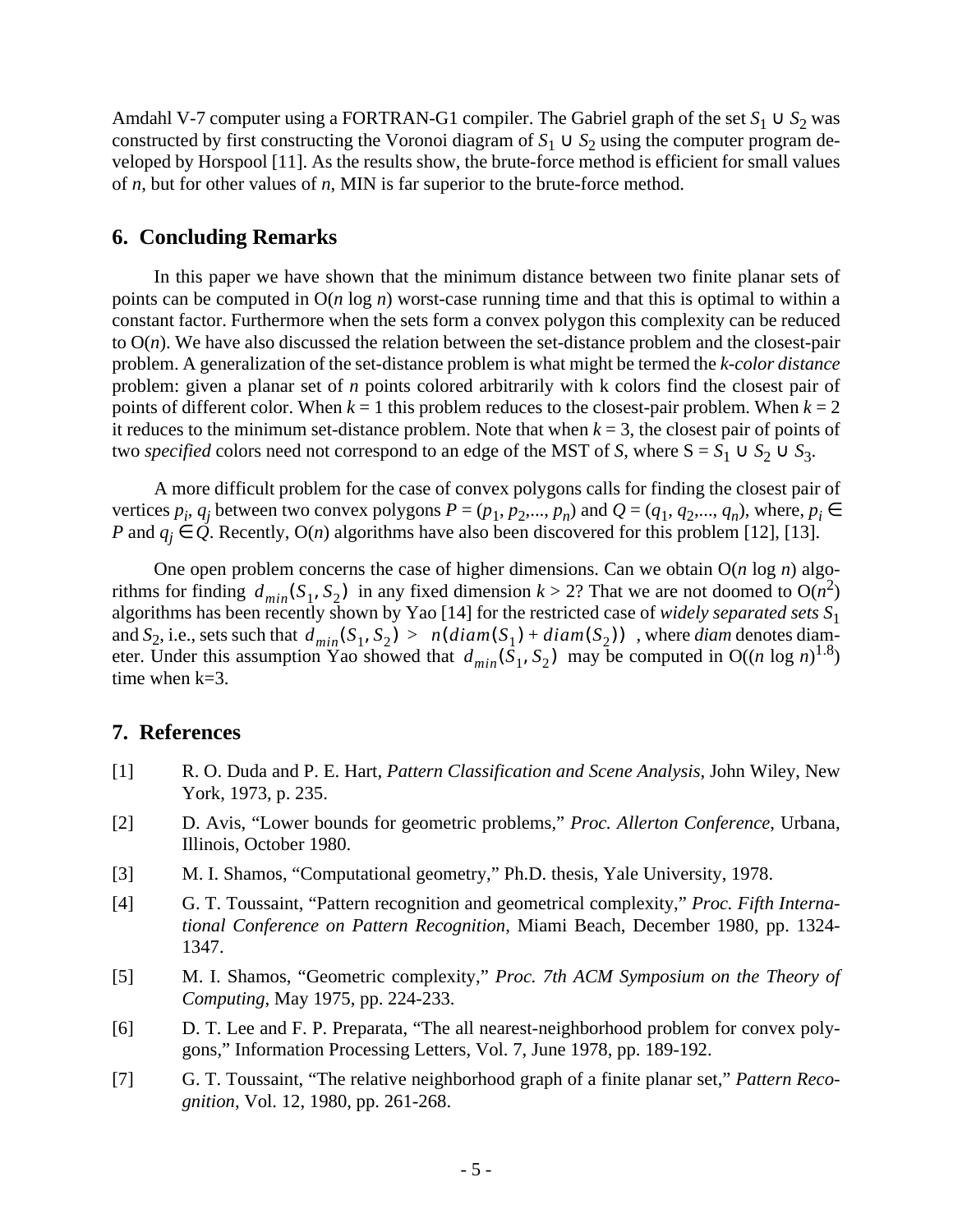## **5. Experimental Results**

In this section, we describe the implementation of one of the above algorithms and compare it to the brute-force method. The implementation uses the Gabriel graph because this graph is easy to obtain from the Voronoi diagram. An edge in the Delaunay triangulation is an edge in the Gabriel graph if it intersects its corresponding Voronoi edge [9].

### **ALGORITHM MIN**

### *begin*

Step 1: Compute the Voronoi diagram of  $S = S_1 \cup S_2$ .

Step 2: From the dual of the Voronoi diagram, obtain the Gabriel graph of *S*.

Step 3: From among the edges of the Gabriel graph, determine the set of pairs of points

such that one is from  $S_1$  and the other from  $S_2$ .

Step 4: Compute the distance between all pairs of points in Step 3.

Step 5: Determine the minimum of the distances computed in Step 4.

### *end*

To evaluate the performance of algorithm MIN against the brute-force method, a Monte Carlo simulation was carried out. Points of both sets  $S_1$  and  $S_2$  were such that each set was distributed uniformly in a unit square. The size of each set considered was  $n = 100$ , 500, 1000 or 2500. Each case was repeated a number of times and the running times for both the brute-force method and the MIN are shown in Table 1. These running times were obtained by carrying out a simulation in an

| <b>ALGORITHM</b>   | $n = 100(75)$      |              | $n = 500(75)$      |              | $n = 1000(25)$     |              | $n = 2500(15)$     |              |
|--------------------|--------------------|--------------|--------------------|--------------|--------------------|--------------|--------------------|--------------|
|                    | Time<br>$(\sec s)$ | Std.<br>dev. | Time<br>$(\sec s)$ | Std.<br>dev. | Time<br>$(\sec s)$ | Std.<br>dev. | Time<br>$(\sec s)$ | Std.<br>dev. |
| <b>BRUTE-FORCE</b> | 0.017              | 0.0000       | 0.618              | 0.0041       | 2.530              | 0.0082       | 16.333             | 0.0102       |
| <b>MIN</b>         | 0.083              | 0.0019       | 0.523              | 0.0039       | 1.129              | 0.0132       | 2.621              | 0.0531       |

**Table 1**: Running times to compute the minimum distance between two separable sets each containing *n* points. The points of each set were such that each set was distributed uniformly in a unit square. The numbers inside the parentheses indicate the number of times the experiment was repeated.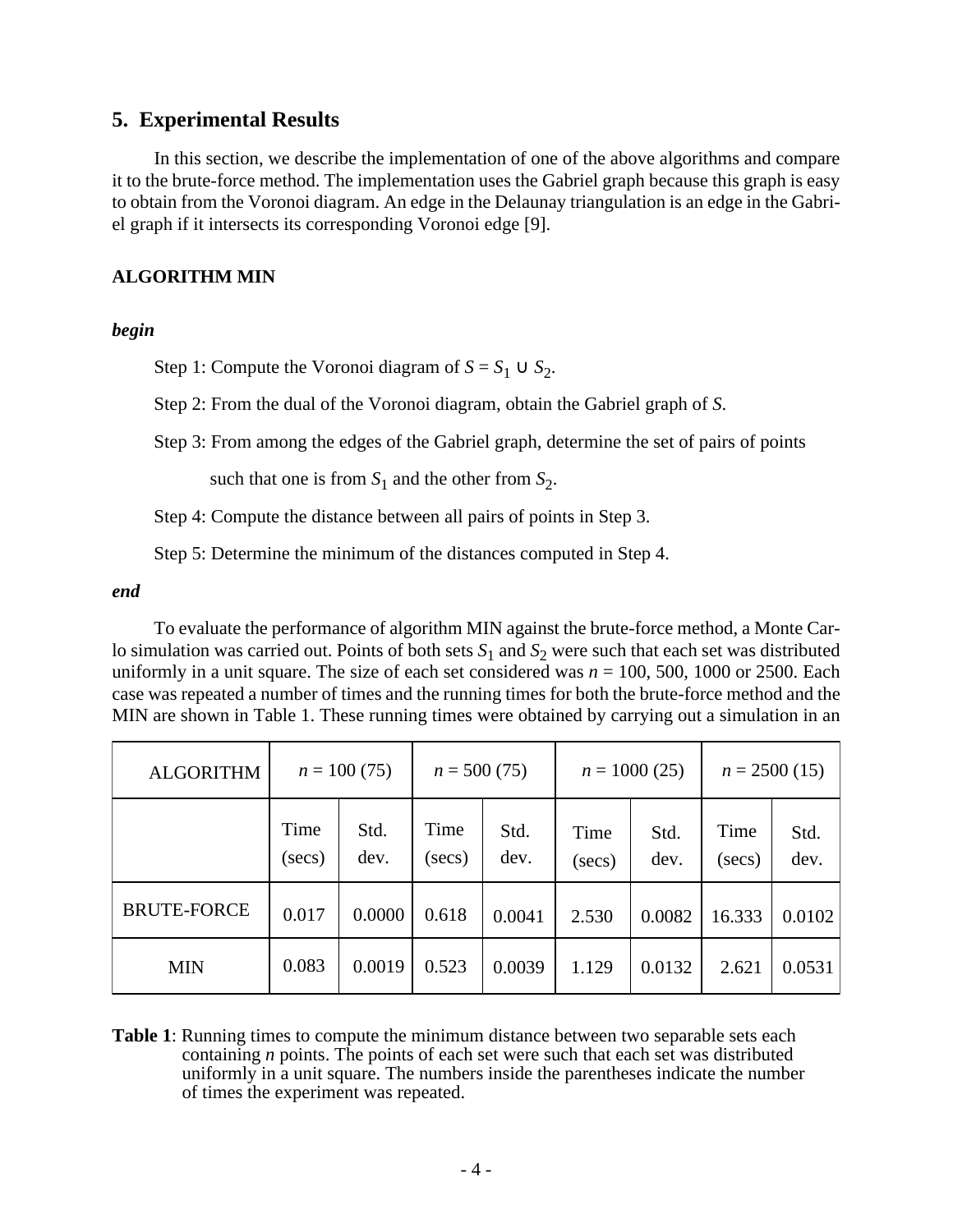**Proof:** Let  $p \in S_1$  and  $q \in S_2$  determine the minimum distance between  $S_1$  and  $S_2$  and assume edge  $\overline{pq}$  is not contained in MST(*S*). Then *p* and *q* are connected in the MST of *S* by a path through at least one other vertex of MST(*S*). Furthermore, on this path there exists an edge joining two vertices *p*', *q*' such that  $p' \in S_1$  and  $q' \in S_2$ . Note that it is possible that  $p' = p$  or  $q' = q$  but not both. Since  $\overline{p'q'}$  is contained in MST(*S*) it follows that  $d(p', q') < d(p, q)$ which is a contradiction. If *pq* is contained in MST(*S*) it must be contained in any sub-graph of the MST. This proves the sufficiency for G\*(*S*) to exhibit the *edge-inclusion* property. To see that it is also a necessary condition consider an MST in which *k* edges are removed leaving *k* +1 trees  $T_1, T_2, ..., T_{k+1}$ . Let  $T_1$  ∈  $S_1$  and  $T_2, ..., T_{k+1}$  ∈  $S_2$ . Then clearly  $d_{min}(S_1, S_2)$  is realized by an edge which is not contained in  $T_1 \cup T_2 \cup ... \cup T_{k+1}$ .

Q.E.D.

The above theorem suggests algorithms for computing  $d_{min}(S_1, S_2)$  and also characterizes the difference between the *set-distance* problem and the *closest-pair* problem. In the latter problem it is *not* necessary that  $G^*(S)$  be a sub-graph of MST(S) for  $G^*(S)$  to always contain the edge defining the closest pair.

### **3. Algorithms for Planar Sets of Points**

There exist several graphs on *S* that contain  $O(n)$  edges, can be computed in  $O(n \log n)$  worstcase running time and O(*n*) expected time under certain probability models, and exhibit the *edgeinclusion* property for  $d_{min}(S_1, S_2)$ . Among the more well known are the MST [3], the relative neighborhood graph (RNG) [7], [8], the Gabriel graph (GG) [9], and the Delaunay triangulation (DT) [10]. In fact the above graphs are related to each other as follows [4]:

$$
MST \subseteq RNG \subseteq GG \subseteq DT.
$$

Any of the above algorithms [3], [7]-[10], could be used to obtain an O(*n* log *n*) algorithm for computing  $d_{min}(S_1, S_2)$ . Once the graph for *S* is obtained it is a trivial matter to check its edges sequentially ignoring those containing vertices belonging to the same set and updating a tentative answer whenever a smaller set-distance is encountered. Since these graphs contain no more than 3*n*-6 edges O(*n*) time suffices for this step. Furthermore, Avis [2] has shown that Ω(*n* log *n*) is a lower bound for this problem and hence the above algorithms are optimal to within a constant factor. It should also be noted that the above algorithms could be used to compute the closest pair as well, although it is doubtful that in practice they would be faster than computing the closest pair directly via divide and conquer or by first computing the *nearest neighbor graph* [3].

### **4. An O(n) Algorithm for Convex Polygons**

The set distance problem for convex polygons can be easily stated as the following coloring problem. Given a convex polygon with its vertices arbitrarily colored with two colors, find the closest pair of vertices of opposite colors. Close refers again to smallest euclidean distance. Supowit [8] has designed an O(*n*) worst-case algorithm for computing the RNG of a convex polygon. Once the RNG is obtained  $d_{min}$  can be computed in  $O(n)$  time leading to an  $O(n)$  worst-case running time algorithm for the set-distance problem for convex polygons.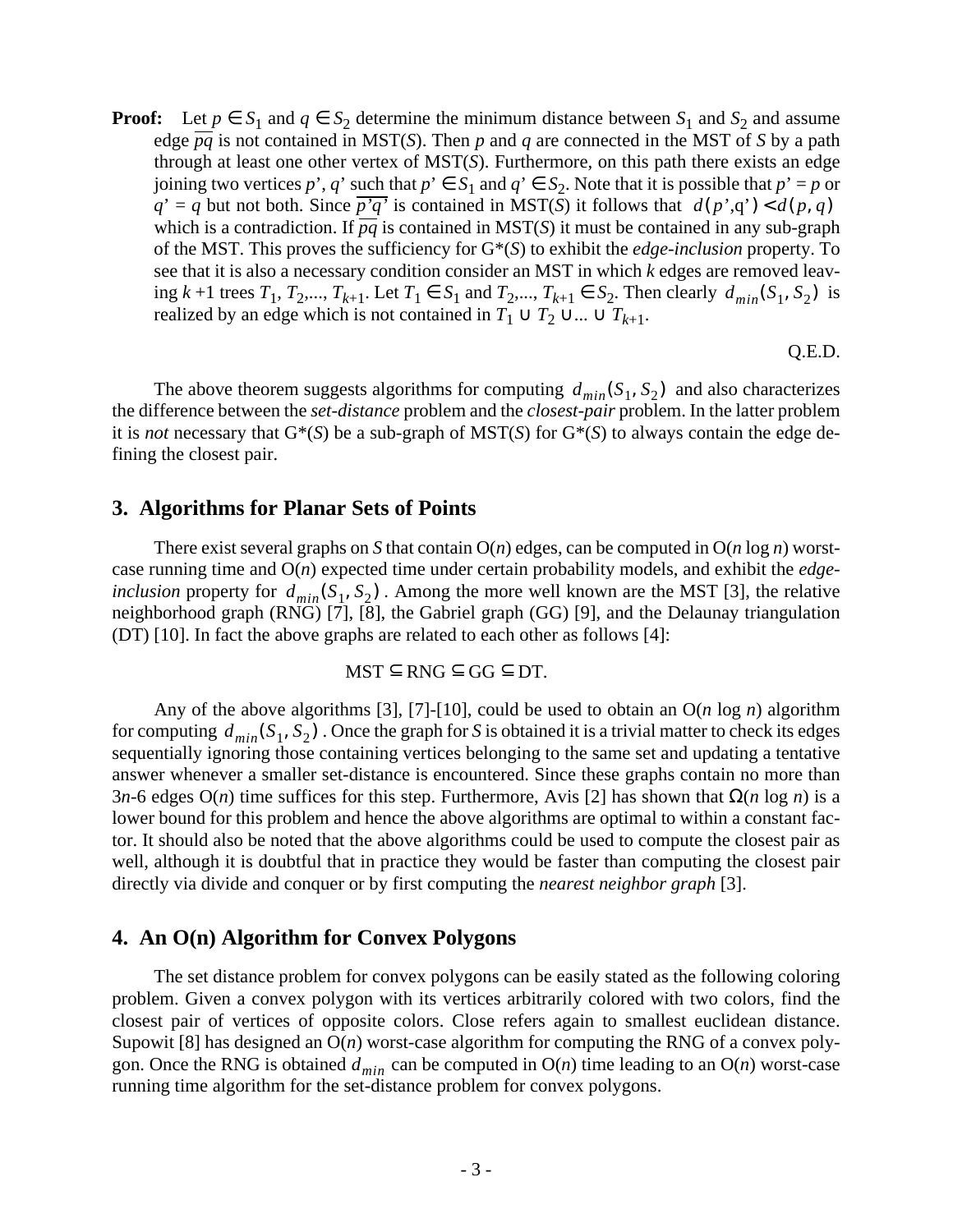where  $m_1 = \frac{1}{n} \sum_{i=1}^{n} p_i$  and  $\frac{1}{n}\sum p_i$ *n*  $=\frac{1}{n}\sum_{i=1}^{n} p_i$  and  $m_2 = \frac{1}{n}$  $\frac{1}{n}\sum q_i$ *n*  $=\frac{1}{n}\sum$ 

Clearly  $d_{mean}^{-1}(S_1, S_2)$  can always be computed in O(*n*) time. Duda and Hart [1] point out that  $d_{mean}$  is computationally more attractive than  $d_{min}$  by claiming that  $d_{min}$  requires the computation of all  $n^2$  distances, resulting in an  $O(n^2)$  algorithm.  $\dot{d} = \frac{1}{m} (S_1, S_2)$  can alwa  $d_{mean}$  is computationally more attractive than  $d_{min}$  by claiming that  $d_{min}$ 

In this paper we show that  $d_{min}(S_1, S_2)$  can be computed in  $O(n \log n)$  time in the worst-case. Since  $\Omega(n \log n)$  is a lower bound for this problem [2], the algorithms given here are optimal to within a multiplicative constant. In addition the algorithms exhibit  $O(n)$  expected running time for a wide class of underlying distributions of the points. Thus, even in the worst case, it is not necessary to compute  $n^2$  distances. Furthermore, when *S* is a convex polygon, the vertices of which are arbitrarily colored with two colors, it is shown that the closest pair of vertices of opposite colors can be found in O(*n*) time in the worst case. These results generalize existing results on the *closestpair* problem.

### **2. Minimum Set Distance and the Closest Pair**

The *closest-pair* problem consists of determining the pair of points in a set S that are closest together in the sense of minimizing the euclidean distance. This problem has received attention recently in the literature on computational geometry [3], [4]. Shamos [5] has shown that Ω(*n* log *n*) is a lower bound for this problem, and in [3] presents a divide-and-conquer algorithm that runs in  $O(n \log n)$  time, and is thus optimal. When the input is a convex *n*-vertex polygon rather than an arbitrary set of points the Ω(*n* log *n*) lower bound does not hold. Lee and Preparata [6] show that this additional property is sufficient to obtain an O(*n*) algorithm. Actually Lee and Preparata [6] solve the more general problem of finding the nearest neighbor of every vertex (the *nearest neighbor graph* is obtained by joining with an edge every vertex to its nearest neighbor). One such pair will be the *closest pair*.

The *closest pair* problem appears similar in some sense to the *minimum set-distance* problem. That the two problems are not identical is obvious from the observation that the closest pair in S may consist of two points both of which belong to  $S_i$ ,  $i = 1, 2$ . In fact the pair of points  $p \in S_1$ ,  $q \in$ *S*2 realizing the minimum set distance do not even correspond to an edge that is guaranteed to be contained in the *nearest neighbor graph* (NNG) of *S*, i.e., the NNG does not exhibit the *edge-inclusion* property for the minimum set-distance edge. Thus we cannot solve the set distance problem by first computing NNG(*S*) and selecting its shortest edge connecting a point in  $S_1$  with another point in  $S_2$ .

On the other hand it is trivial that the complete graph on *S*, G(*S*) does exhibit the *edge-inclusion*<sub>,</sub> property for  $d_{min}$ . However choosing  $d_{min}$  by examining all the edges of G(*S*) leads to an  $O(n^2)$  algorithm. Thus we are interested in sub-graphs of G(*S*), say G<sup>\*</sup>(*S*), that can be computed in  $o(n^2)$  time, that have preferably  $O(n)$  edges, and that exhibit the *edge-inclusion* property for  $d_{min}$ . We show that a necessary and sufficient condition for G\*(*S*) to exhibit the *edge-inclusion* property is that G\*(*S*) be the minimal spanning tree (MST) of *S*.

**Theorem 2.1:** Given a set  $S = S_1 \cup S_2$ , the pair of points  $p \in S_1$ ,  $q \in S_2$  realizing the minimum distance, determine an edge in the MST of *S*